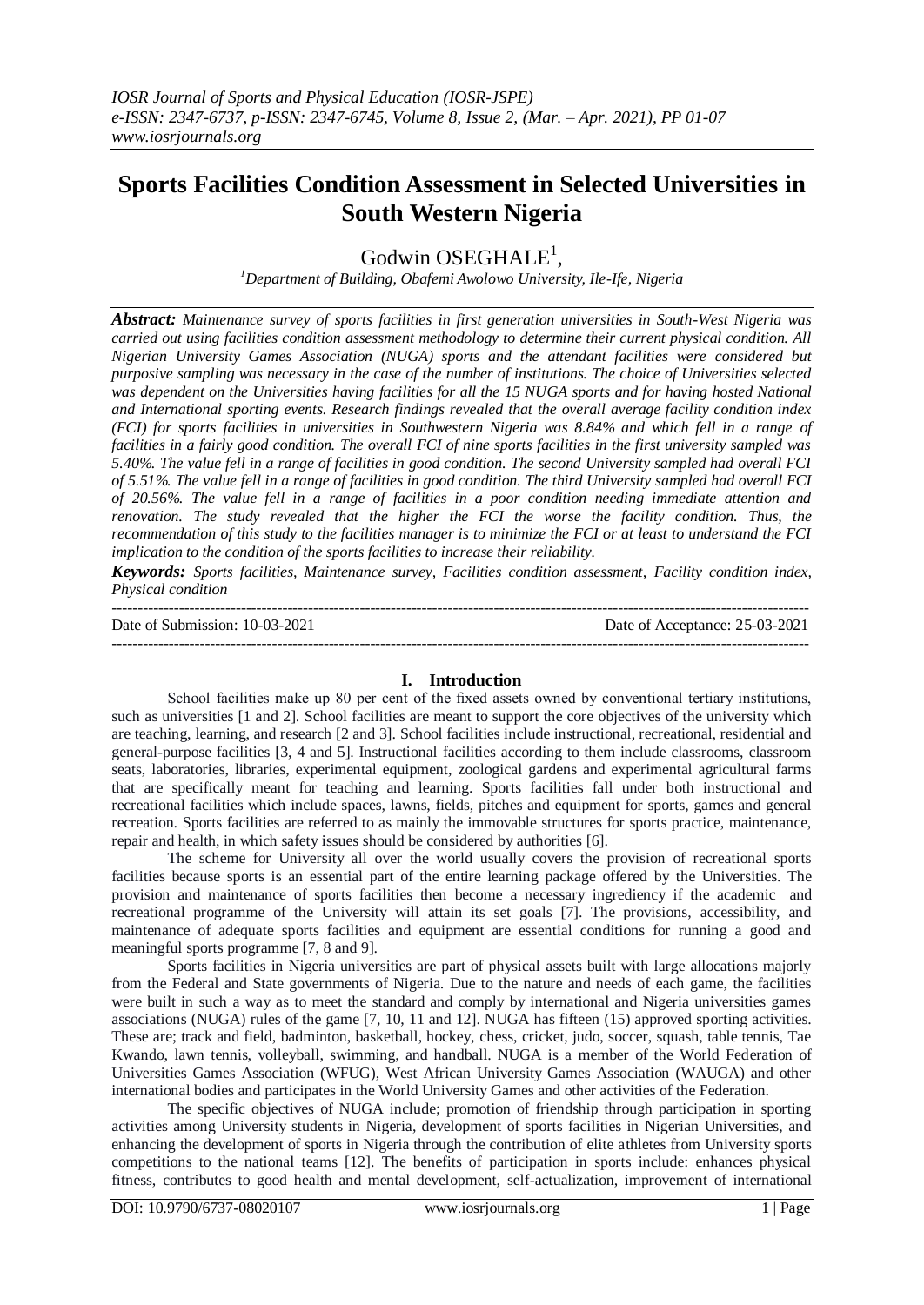relations, promotion of friendship, provision of employment, youth mobilization, promotion of recreation and competitive sports, promotion of women sports [13, 14 and 15].

Sports facilities defects can occur for various reasons which include age, overcapacity, design deficiencies, construction faults, corrosion, physical aggression from athletics, environmental and biological factors and lack of planning and preventative maintenance [16, 17 and 18]. Facility Condition Assessments (FCA) are used to measure this deterioration to collect data to determine the need and timing of preventative or corrective maintenance to sustain the desired level of service [17]. Facilities condition assessment is key to the development of an effective and efficient maintenance strategic plan for sports facilities which are required to be available at all times to provide sporting activities. Condition assessment is the first step in a process to develop the guideline of decision making in the future planning and execution of maintenance programme. The results of periodic condition assessments of facilities are used to predict the extent of damage that will occur in the future. Therefore, the preparation of the condition assessment model is the first step to realize effective and efficient maintenance objective [19].

To manage resources effectively in maintaining facilities, managers must be proactive in identifying the existing condition of a facility asset [20]. Facility condition assessment (FCA) is the process of examining all facilities; including buildings (elements and components), mechanical and electrical types of equipment, internal structure, finishing, and building site [21]. [22] defined FCA as "inspection of a facility be it building or other structure, at a certain date, to determine its state of repair and the needs for maintenance. Also, FCA is defined as predetermined inspections to evaluate asset performance and maintenance needs along with this are maintenance cost estimating, maintenance budgeting, managing of maintenance data and building up historical information [23].

[24] observed that inspection cycles are a basic necessity for a planned maintenance programme. [25] alludes to an important point of consideration for maintenance managers which is prioritising maintenance work which may not be successfully achieved in the absence of facilities condition assessment data. The key contributors to high maintenance cost include; lack of accurate and reliable information on the current condition and maintenance needs of facilities and inaccurate budgeting or poor funding for maintenance work [20, 25 and 26]. Thus, FCA will enable the maintenance department to accumulate necessary data related to sports facilities deficiency information to help manage deferred maintenance backlogs. A positive policy approach for implementing rational facilities maintenance will be promoted based on those accumulated data, especially a plan of maintenance management strategy regarding sports facilities characteristic can be developed [27].

Limitations in the literature in solving similar deferred maintenance problem as highlighted by [20] include Lack of structured assessment methodology for facilities or equipment on its component level with points of failure. Naval Facilities Engineering Command of USA [28] classifies facilities as satisfactory and unsatisfactory. Lack of prioritization tool that considers safety, cost, and time to repair and replace in the event of equipment failure. Facilities audit ranks based on the point rating system in [29]. Scoring techniques that result in ties or equal numbers, and lower risk priority scores. Limitation in [30], [31] and [32]. Condition of facilities known only with cost estimator's role. Facilities Condition Index (FCI) is the most common approach that can be used in school and universities [33]. Only consultants or Builders perform the assessment. Softwareoriented systems in the National Association of College and University Business Officers-USA [34].

The existing limitation in literature for solving similar facilities assessment problem brings to fore the need to determine sports facilities condition index. Facility condition index (FCI) is used in facilities management to provide a benchmark for the relative condition of a facility or group of facilities [35]. The FCI is primarily used to support asset management initiatives. Mathematically, the FCI is represented as a ratio of the cost of carrying out maintenance, repair, replacement of defects of the facility and the current replacement value of the facility [36]. FCI as a tool was first published in 1991 by the National Association of College and University Business Officers [34].

In FCI process the primary objective of the assessment is to inspect each facility and note physical deficiencies or defects. For each facility, average life and costs of replacement are estimated based on the date of the construction or the last documented renovation of the system.

The generally accepted range of FCI's for establishing a facility condition is shown in Table 1. This standard has been adopted by the Building Owners and Managers Association, the Council on Education Facilities, and the American University Planners Association, and a number of other international facilities groups [26].

| <b>Table 1 Facilities Condition Index</b> |               |  |  |  |  |
|-------------------------------------------|---------------|--|--|--|--|
| <b>CONDITION</b>                          | FCI           |  |  |  |  |
| Good                                      | $0 - 5\%$     |  |  |  |  |
| Fair                                      | $6 - 10\%$    |  |  |  |  |
| Poor                                      | 10% and above |  |  |  |  |
| $. \Gamma$ J <sub>ram</sub> $2001$        |               |  |  |  |  |

Source: Edgar, 2001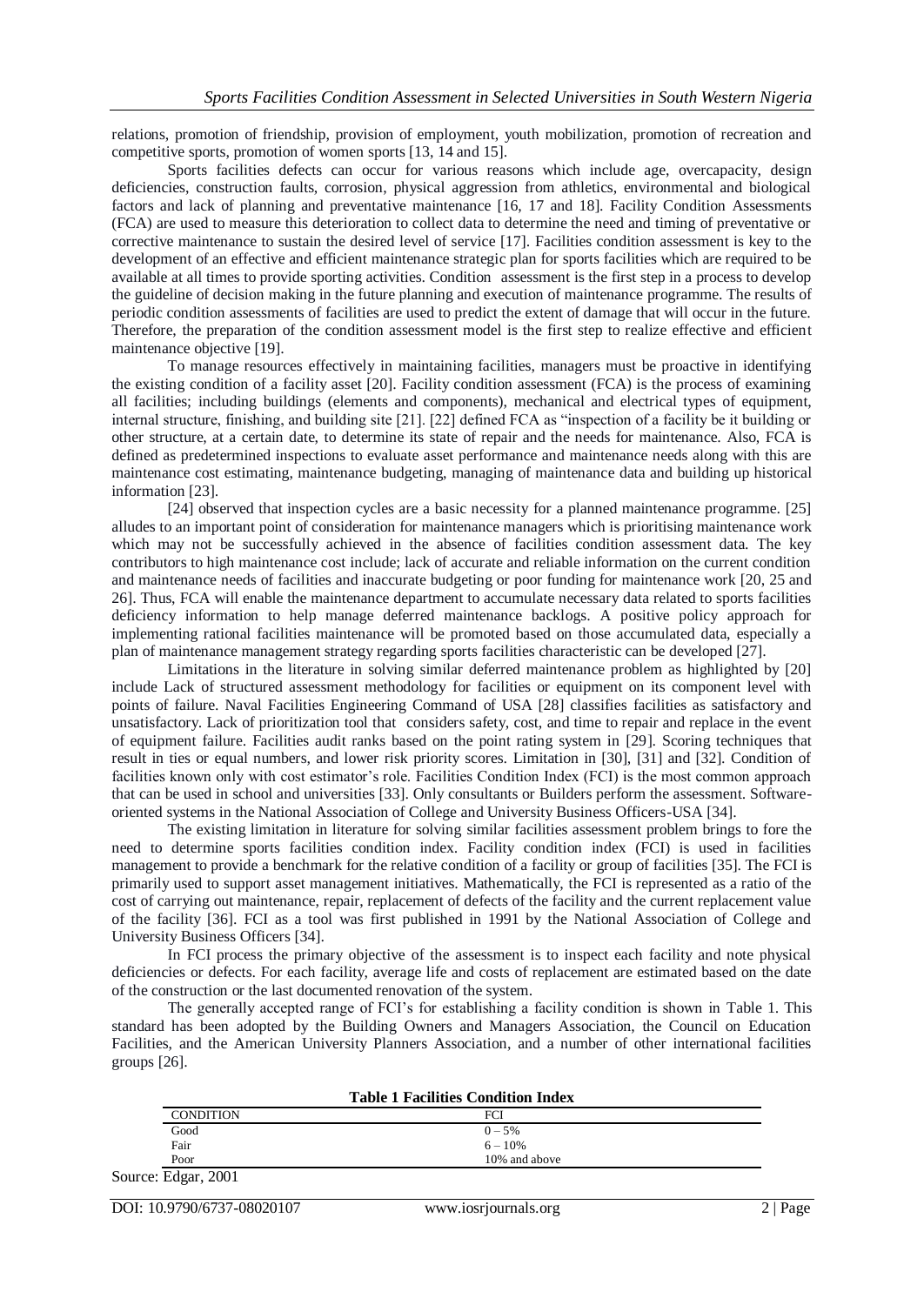The FCI is useful in comparing and prioritizing facilities of differing costs or sizes or types by showing the relative physical condition of the facilities. The FCI stated as a percentage – measures the estimated cost of the current year eficiencies and compares it to the projected replacement cost of the facility. The total "Cost of Repairs" is divided by the current "Replacement Cost" for the facility, resulting in the "FCI". The higher the FCI, the poorer the relative condition of the facility [11 and 26]

In Nigeria universities, it is observed that most sports facilities were built at the inception of the university or when the university win the hosting right for a major sporting event such as NUGA or WAUG. These sports facilities were observed to deteriorate, in a poor state of disrepair and their facilities condition indexes worsen as a result of inadequate or poor maintenance practices [6, 11, 37 and 38]. The current facilities condition indexes for sports facilities in Southwestern Nigeria are not known. Literature addressing the subjects of facilities condition assessment and facilities condition index for sports facilities are limited in Nigeria, hence this study. This study, therefore, assessed sports facilities condition in selected universities in Southwestern, Nigeria, with a view to determining the sports facilities condition index.

#### **II. Material and Methods**

The sampling frame covered all 15 games featured by the Nigeria University Games Association (NUGA) namely: badminton, basketball, chess, cricket, football, handball, hockey, judo, squash racket, swimming, table tennis, taekwondo, tennis, track and field and volleyball. All NUGA sports and the attendant facilities were considered but purposive sampling was necessary in the case of the number of institutions. The choice of Universities selected for this study was dependent on the Universities having facilities in and for taking part in all the 15 NUGA sports and for having hosted National and International sporting events.

A pilot survey conducted for this study revealed that only three federal universities [Obafemi Awolowo University, Ile-Ife; the University of Ibadan and the University of Lagos] had facilities for all the 15 different sports for the study and had hosted National and international sporting events. Physical condition assessment of all the facilities in the selected universities was conducted. The assessment was performed by visiting each of the selected universities sports complexes and visually inspecting all the facilities used for the games. Examples of facilities surveyed included the buildings hoisting the indoor sports hall and for the physical and health education department, air conditioning in the buildings, internal walls, ceiling, roofs, grass fields (Football, cricket, Hockey pitch). Tables 2, and 3, show lists of the elements that were assessed in the facilities, the information obtained and the details of the assessment that were performed.

| Table 2 Building Assessment Elements and components |                                          |                                       |  |  |  |  |  |
|-----------------------------------------------------|------------------------------------------|---------------------------------------|--|--|--|--|--|
| Facilities                                          | Assessment information                   | Details of assessment performed       |  |  |  |  |  |
| Sports Building                                     | Exterior wall condition                  | Whether walls are damage from         |  |  |  |  |  |
| (indoor Sport Hall,                                 | Interior wall condition                  | cracks?                               |  |  |  |  |  |
| Sport Administrator                                 | Exterior finish condition                | Whether wall tiles are missing,       |  |  |  |  |  |
| Offices.                                            | Interior finish condition                | damage, or lose?                      |  |  |  |  |  |
| Table tennis hall.                                  | Roof condition                           | Whether flooring has damage from      |  |  |  |  |  |
| Covered Pavilion,                                   | Window/door condition                    | cracks, tears, holes or water         |  |  |  |  |  |
| squash, and other                                   | Structural condition (beams and columns) | damage?                               |  |  |  |  |  |
| Sitting Areas)                                      | Floor condition                          | Whether interior surfaces have        |  |  |  |  |  |
|                                                     | Floor finishing condition                | mildew or visible mold?               |  |  |  |  |  |
|                                                     | Electrical condition                     | Whether windows are broken,           |  |  |  |  |  |
|                                                     | Fire safety                              | damaged, or missing?                  |  |  |  |  |  |
|                                                     | Plumbing condition                       | Whether doors are damaged, broken     |  |  |  |  |  |
|                                                     | Air conditioning systems                 | or missing?                           |  |  |  |  |  |
|                                                     | Overall cleanliness                      | Severe cracks?                        |  |  |  |  |  |
|                                                     |                                          | Whether there is power failure in all |  |  |  |  |  |
|                                                     |                                          | or portion of the sport complex?      |  |  |  |  |  |
|                                                     |                                          | Etc.                                  |  |  |  |  |  |

## **Table 2 Building Assessment Elements and components**

#### **Table 3 Hard Courts, Grass Courts and Water Sport Assessment Elements.**

| Facilities             | <b>Assessment Information</b>                         | Details.                                              |  |  |
|------------------------|-------------------------------------------------------|-------------------------------------------------------|--|--|
| Hard Court             | Severe cracks on concrete surfaces and structure?     | Whether there are severe cracks on concrete           |  |  |
| (Basketball, Handball, | Dry rot/mold appears to undermine the structural      | surfaces and structure?                               |  |  |
| Tennis, Volleyball)    | element                                               | Whether dry rot/mold appears to undermine the         |  |  |
|                        | Holes in concrete floors                              | structural element?                                   |  |  |
|                        | Sound deadening                                       | Whether there are holes in concrete floors?           |  |  |
|                        | Ball bounce/roll/performance                          | Sound deadening?                                      |  |  |
|                        | Smoothness of concrete surface                        | Test the Ball bounce/roll/performance?                |  |  |
|                        | Coefficient to friction (slip vs. slide, vs. nonslip) | Smoothness of court?                                  |  |  |
|                        | Colour of court areas                                 | Coefficient to friction (slip vs. slide, vs. nonslip) |  |  |
|                        | Permanence/portability                                | Whether colour of paint are flaking off?              |  |  |
|                        | Whether marking lines are straight?                   | Permanence/portability                                |  |  |
|                        |                                                       | Whether marking lines are straight?                   |  |  |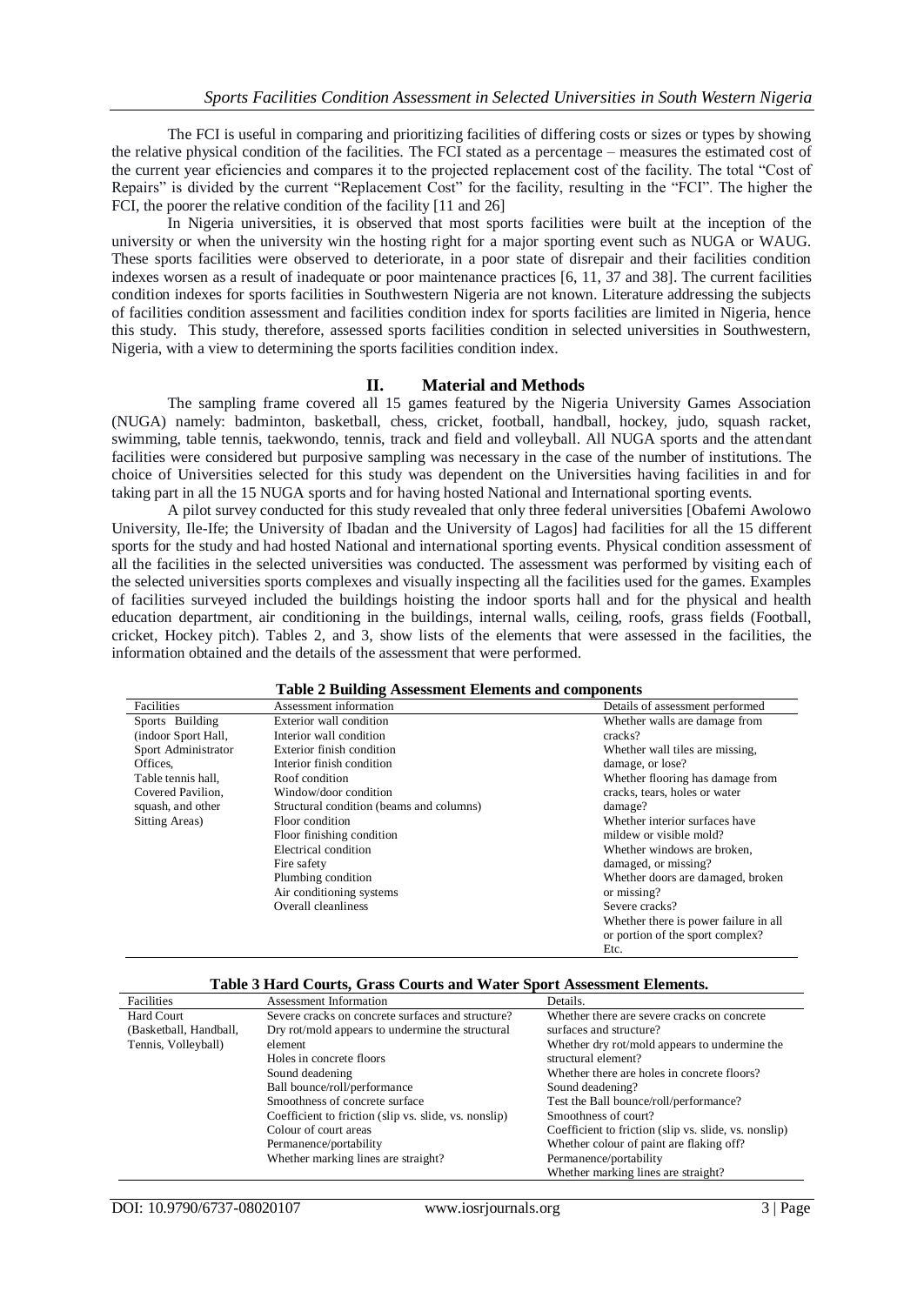| Sports Facilities Condition Assessment in Selected Universities in South Western Nigeria |  |  |  |  |  |
|------------------------------------------------------------------------------------------|--|--|--|--|--|
|------------------------------------------------------------------------------------------|--|--|--|--|--|

| Grass Courts (Football,         | <b>Physical Condition</b>                                                        | Whether the pitch is level?                                                                                                                                                                         |
|---------------------------------|----------------------------------------------------------------------------------|-----------------------------------------------------------------------------------------------------------------------------------------------------------------------------------------------------|
| Hockey fields, cricket          | Functionality                                                                    | Whether the vegetation is green?                                                                                                                                                                    |
| field)                          | Identification of defects                                                        | Type of grass?                                                                                                                                                                                      |
|                                 | Estimate cost of repair                                                          | Availability of sprinklers?                                                                                                                                                                         |
|                                 | Dimension                                                                        | Whether the grass is natural or artificial?                                                                                                                                                         |
|                                 | Age                                                                              | Whether ball/bounce?                                                                                                                                                                                |
|                                 |                                                                                  | Whether running can be done with ease?                                                                                                                                                              |
|                                 |                                                                                  |                                                                                                                                                                                                     |
|                                 |                                                                                  |                                                                                                                                                                                                     |
|                                 |                                                                                  | Adhesion?                                                                                                                                                                                           |
|                                 |                                                                                  | Date of last renovation                                                                                                                                                                             |
|                                 |                                                                                  |                                                                                                                                                                                                     |
|                                 |                                                                                  |                                                                                                                                                                                                     |
|                                 |                                                                                  |                                                                                                                                                                                                     |
|                                 | Chemical Balance of water                                                        |                                                                                                                                                                                                     |
|                                 |                                                                                  | refuse?                                                                                                                                                                                             |
|                                 |                                                                                  | Whether water outlets are                                                                                                                                                                           |
|                                 |                                                                                  |                                                                                                                                                                                                     |
|                                 |                                                                                  | Whether there is water                                                                                                                                                                              |
|                                 |                                                                                  | leakage?                                                                                                                                                                                            |
| Water sports(<br>Swimming Pool) | Physical condition<br>Functionality<br>Temperature of pool water<br>Size of pool | Whether turning/pivoting is possible?<br>Whether there is adequate friction/<br>Whether water pressure is too<br>high or low?<br>Whether water is dirty?<br>Whether pool is filled with<br>clogged? |

The primary objective of the assessment is to inspect each facility and note physical or operational defects or deficiencies. For each sports facility, average life and the cost of replacement was estimated based on the date of construction or the last documented renovation of the facilities. The information generated by the life cycle cost model, and modified by the site assessment was used to calculate the repair and replacement cost of the particular facility. Since the assessment was based on life cycle cost model and statistical inferences, the study did not identify a detailed listing of deficiencies.

### **III. Results and Discussion**

Obafemi Awolowo University, Ile-Ife. The result showed that the tartan track and the swimming pool have FCI of 3.69 % and 1.33% respectively. These two facilities fall in the range in which a facility is considered to be in a very good condition. These facilities are still in excellent condition probably because their ages are within six years. The indoor sports hall and the table tennis gym have FCI of 5.37% and 9.85% respectively, and they fall into the range of facilities in good condition. Basketball court and squash court have FCI of 10.46% and 10.86% respectively, and they fall in the range of facilities in a fairly good condition. The handball courts and volleyball courts have FCI of 19.14% and 27.27% respectively. These facilities fall in the range in which a facility is considered to be in a poor condition. The overall FCI of the nine facilities under consideration in Obafemi Awolowo University has FCI of 5.40%. This is a range in which facilities are considered to be in a very good condition. However, this is as a result of the contributions from the tartan track and the swimming pool which have a total cost of replacement of N490, 042,158.10 and the facilities were less than six years old.

| Table 4. Facilities Condition Index for Selected Universities in Southwestern Nigeria (OAU, UI and |  |
|----------------------------------------------------------------------------------------------------|--|
| UNILAG)                                                                                            |  |

| s/n            | Name of sports facility     | Standard dimension of<br>court | Existing<br>gross floor<br>area | Renovation cost | Replacement cost | FCI-Poor<br>above<br>10% | FCI-Fair<br>$6 - 10%$ | FCI-<br>Good 0-<br>5% | Renewal cost<br>N/m2 |
|----------------|-----------------------------|--------------------------------|---------------------------------|-----------------|------------------|--------------------------|-----------------------|-----------------------|----------------------|
|                | OAU                         |                                |                                 |                 |                  |                          |                       |                       |                      |
|                | Athletic Tartan track       |                                |                                 | 5.500,000       | 148.991.937.70   |                          |                       | 3.69                  |                      |
| $\overline{2}$ | <b>Basketball Court</b>     | 28mx17m                        | 2,723.20                        | 1.975.926.75    | 18,883,894.24    | 10.46                    |                       |                       | 6.934.45             |
| 3              | Handball Court              | 40m x20m                       | 2,600                           | 3.500.000       | 18.029.570       | 19.14                    |                       |                       | 6.934.45             |
| $\overline{4}$ | Indoor sports Hall          | 39m x31m                       | 3.627                           | 15,000,000      | 279,279,000      |                          |                       | 5.37                  | 82,500               |
| 5              | Squash Court                | 15.5m x13.5m                   | 418.5                           | 3.500,000       | 32,224,500       | 10.86                    |                       |                       | 82,500               |
| 6              | <b>Swimming Pool</b>        | 50m x25m                       | 1.250                           | 6,500,000       | 489.893.116.40   |                          |                       | 1.33                  | 391.914.49           |
| 7              | Table Tennis Gym            | 33.6m x23.8m                   | 799.68                          | 6,500,000       | 65,973,600       |                          | 9.85                  |                       | 82,500               |
| 8              | <b>Tennis Court</b>         | $40m \times 20m$ (3nos)        | 2.400                           | 1,827,367.43    | 16,642,690.63    |                          | 10.98                 |                       | 6,934.45             |
| $\overline{9}$ | Volleyball Courts           | 35m x34m (4nos)                | 2.380                           | 4,500,000       | 16,503,991       |                          | 27.27                 |                       | 6,934.45             |
|                | Total                       |                                |                                 | 50,625,926.75   | 938.198.094.60   |                          |                       |                       |                      |
|                | Average FCI OAU             |                                |                                 |                 |                  |                          |                       | 5.40                  |                      |
|                | <b>University of Ibadan</b> |                                |                                 |                 |                  |                          |                       |                       |                      |
| T              | Athletic Tartan track       |                                |                                 | 15,500,000      | 148,991,937.70   |                          | 10.40                 |                       |                      |
| $\overline{2}$ | Basketball Court            | 40.48m x 20.98m                | 849.27                          | 980,000         | 5,889,220.35     |                          | 16.64                 |                       | 6.934.45             |
| 3              | Handball Court              | Under construction             |                                 |                 |                  |                          |                       |                       |                      |
| $\overline{4}$ | Indoor sports Hall          | No information                 |                                 |                 |                  |                          |                       |                       |                      |
| $\overline{5}$ | Squash Court                | $9.1m \times 6.24$             | 56.78                           | 1,500,000       | 4.684.350        |                          | 32.02                 |                       | 82.500               |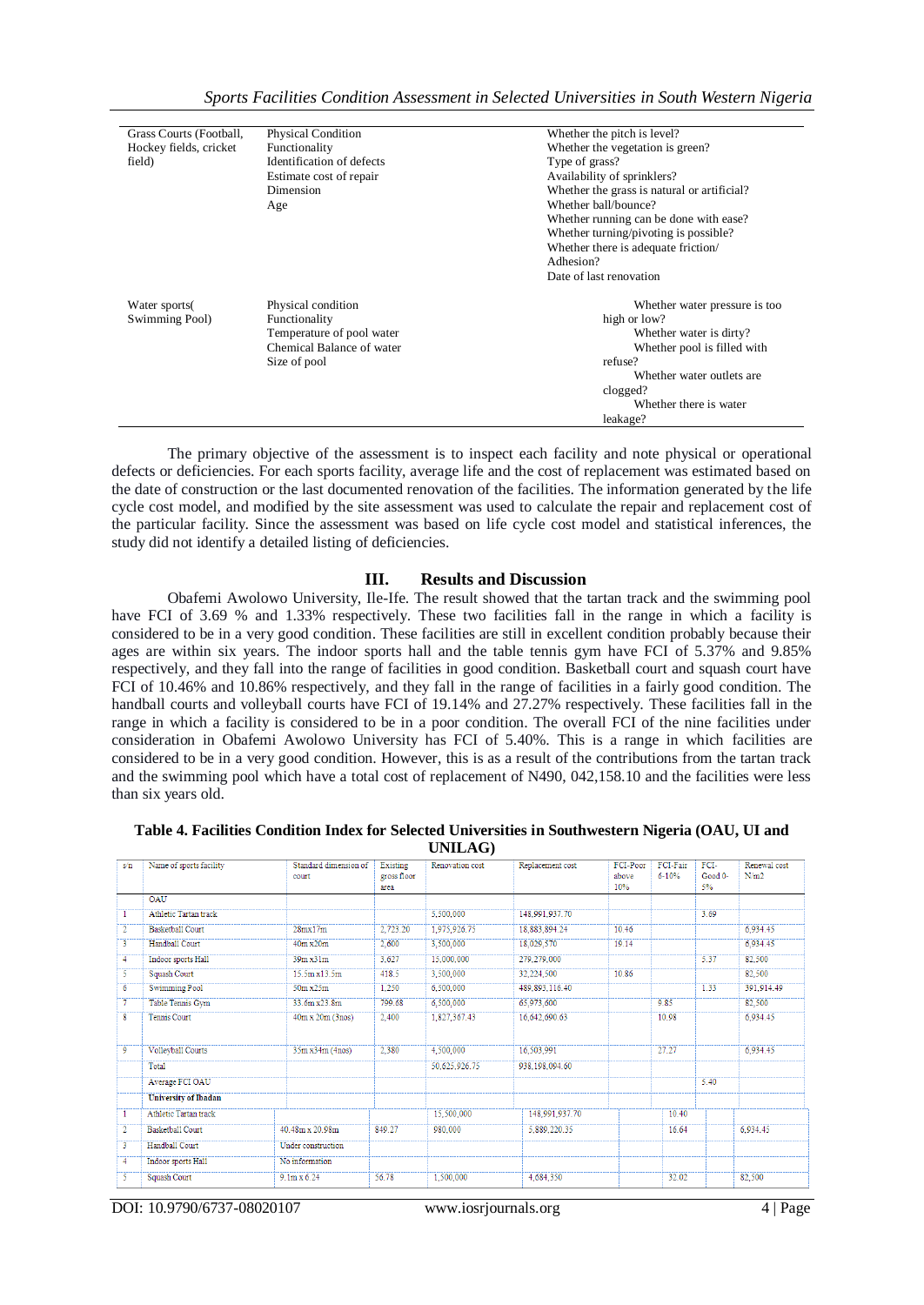|              | UNILAG) (contd).                   |                                   |          |                |                  |       |      |            |  |  |
|--------------|------------------------------------|-----------------------------------|----------|----------------|------------------|-------|------|------------|--|--|
| 6            | <b>Swimming Pool</b>               | 50m x 25m                         | 1,250    | 15,000,000     | 489,893,116.40   |       | 3.06 | 391,914.49 |  |  |
| $\tau$       | Table Tennis Gym                   | <b>Not</b><br>applicable          |          |                |                  |       |      |            |  |  |
| 8            | Tennis Court                       | 24.36m<br>x12.66m                 | 1,233.59 | 2,586,810.70   | 8,554,268.18     | 41.63 |      | 6,934.45   |  |  |
| 9            | <b>Volleyball Courts</b>           | 19.16m x<br>10.58m                | 405.43   | 850,000        | 2,811,434.06     | 30.23 |      | 6,934.45   |  |  |
|              | Total                              |                                   |          | 36,416,810.70  | 660,824,326.69   |       | 5.51 |            |  |  |
|              | Average FCI UI                     |                                   |          |                |                  |       |      | 5.51       |  |  |
|              | <b>University of Lagos</b>         |                                   |          |                |                  |       |      |            |  |  |
| $\mathbf{1}$ | Athletic Tartan track              |                                   |          | 45,000,000     | 148,991,937.70   | 30.20 |      |            |  |  |
| 2            | <b>Basketball Court</b>            |                                   | 1,631.52 | 1,923,127.95   | 11,313,693.86    | 17.00 |      | 6,934.45   |  |  |
| 3            | Handball Court                     |                                   | 1600     | 2,329,975.20   | 11,095,120       | 21.00 |      | 6,934.45   |  |  |
| 4            | Indoor sports Hall                 |                                   | 2,905.11 | 34,297,002.38  | 239,671,575      | 14.31 |      | 82,500     |  |  |
| 5            | Squash Court                       |                                   | 278.64   | 3,114,846.90   | 22,987,800       | 13,55 |      | 82,500     |  |  |
| 6            | <b>Swimming Pool</b>               | Re-                               |          |                |                  |       |      |            |  |  |
| 7            | Table Tennis Gym                   | construction<br>Not<br>applicable |          |                |                  |       |      |            |  |  |
| 8            | Tennis Court                       |                                   | 2,110.41 | 3,313,258.19   | 14,634,532.62    | 22.64 |      | 6,934.45   |  |  |
| 9            | <b>Volleyball Courts</b>           |                                   | 2.184    | 5,403,678.48   | 15,144,838.80    | 35.68 |      | 6,934.45   |  |  |
|              | Total                              |                                   |          | 95,381,889.10  | 463,839,497.98   |       |      |            |  |  |
|              | Average FCI for<br><b>UNILAG</b>   |                                   |          |                |                  | 20.56 |      |            |  |  |
|              | Total                              |                                   |          | 182,424,626.55 | 2,062,861,919.27 |       |      |            |  |  |
|              | Average FCI for<br>OAU, UI, UNILAG |                                   |          |                |                  |       | 8.84 |            |  |  |

## **Table 4 Facilities Condition Index for Selected Universities in Southwestern Nigeria (OAU, UI and**

Findings of the facilities condition assessment of the University of Ibadan revealed that swimming pool had FCI of 3.06. This value fell in the range in which a facility is considered to be in excellent condition. Tartan tracks and basketball court had FCI of 10.40 and 16.64% respectively and these values fell in the range of a facility is considered to be in a poor condition. Squash, tennis and volleyball courts had FCI of 30.02%, 30.24% and 30.23% respectively. These values fell in the range of facilities in very poor condition and should be considered for renovation.

Concerning University of Lagos, the basketball, indoor sports hall, and squash courts had FCI of 17.00%, 14.31% and 13.55% respectively. There values fell in the range of facilities considered to be in a poor condition and need renovations. The handball and tennis courts have FCI of 21.00% and 22.64% respectively. There values fell in the range of facilities in a very poor condition. They need immediate renovation. Tartan tracks and volleyball courts have FCI of 30.20% and 35.68%. Both values are in a very poor condition needing immediate renovations. The poor condition of the sports facilities in university of Lagos is probably as a result of the higher intensity of use from clubs and other athletes outside the university community using the facilities for training and competitions.

### **Policy Implication**

Adoption of facilities condition assessment methodology will grow to respond to the limitations in the maintenance of sports facilities in the universities. In this methodology, there is a focus on the collection of information on the condition of sports facilities to determine the facilities condition index (FCI). This will enable the maintenance department to determine the resources required in terms of the cost of materials and labour to carry out repair and replacement of defective facilities. It is very important that the maintenance department, sports units and facilities managers know the implication of FCI to the facilities. The study revealed that the higher the FCI the worse the facility condition. A new facility with no deficiencies or defects and a 100% replacement value would have an FCI of 0. Thus, the finding of this study to the facilities manager is to minimize the FCI or at least to understand the FCI implication to the condition of the sports facilities. Also, using the FCI data, it is possible to perform financial analysis over time taken inflation into account.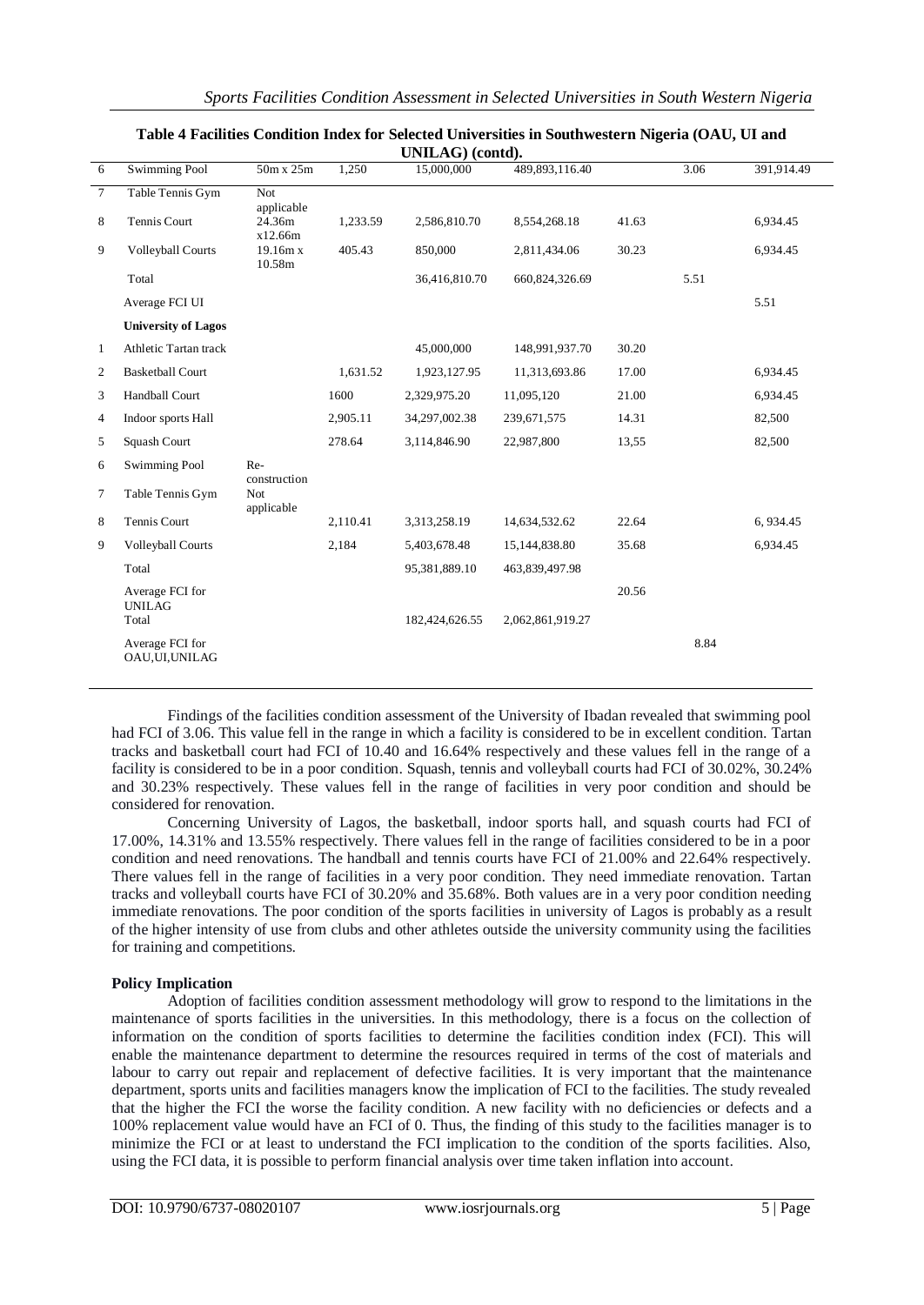#### **IV. Conclusion**

Facilities condition assessment was conducted for the NUGA sports facilities in the first-generation universities in south west Nigeria (Obafemi Awolowo University, University of Ibadan and University of Lagos) to determine their facilities condition index. This study assessed each sport facility and note physical or operational defects or deficiencies. For each sports facility, an average life and the cost of repair and replacement was estimated based on the date of construction or the last documented renovation of the facilities.

The overall average FCI for sports facilities in universities in Southwestern Nigeria in 2019 was 8.84%. The overall FCI of nine sports facilities in OAU was 5.40%. The value fell in a range of facilities in a good condition. This was however as a result of the contribution from the tartan tracks and the swimming pool which were relatively new with a total replacement cost of N490, 042, 158.00. University of Ibadan had overall FCI of 5.51%. The value fell in a range of facilities in a good condition. University of Lagos had overall FCI of 20.56%. The value fell in a range of facilities in a poor condition needing renovation.

In the light of the research findings and their policy implications, it is recommended that the training of in-house maintenance staff be carried out by the university management on how to carry out FCA process. Specialized training should also be carried out for some selected maintenance staff on the technology involved in the maintenance of swimming pools and tartan tracks.

#### **References**

- [1]. Kamarazaly, M. A., Mbachu, J. and Phipps, R., (2013) "Challenges faced by facilities managers in the Australasian universities", Journal of Facilities Management, 11(2), pp.136-151[, https://doi.org/10.1108/14725961311319755](https://doi.org/10.1108/14725961311319755)
- [2]. Oladokun, S. O. and Ajayi, C.A., (2018) Assessing users' perception of Facilities Management services in a Public University: A case study approach. Journal of Facility Management Education and Research: 2018, Vol. 2, No. 2, pp. 62-73
- [3]. Lawanson O. A. and Gede, N. T. (2011). Provision and management of school facilities for the implementation of UBE programme. J. Educ. Soc. Res. 1(4), pp. 35-45.
- [4]. UNESCO (2008). Challenges of implementing free day secondary education in Kenya. Experience from district. Nairobi: UNESSCO .university.com/pages/2394/SchoolFacilities.html.
- [5]. Shaibu, L., Edegbo C., and Ishaka, M. L., (2019). Problems and strategies for the management of school facilities for effective instructional delivery in federal and state colleges of education in north central states of Nigeria, Ewemen Journal of Education Research & Review, 11, pp. 11-19, Available online a[t http://ewemen.com/category/ejpri/](http://ewemen.com/category/ejpri/)
- [6]. Hamafyelto, S. S. (2018). Towards Sustainable Sports Development in Nigerian Universities. *International Journal of Scientific and Research Publications*. 8 (12), 346-351.
- [7]. Oseghale, G.E. and Ikpo, I. J. (2018). Perception of Stakeholders on the Compliance of Sports Facilities to Relevant Standards in Selected Universities in South West Nigeria, European Scientific Journal, 14(18), pp. 264-272
- [8]. Awosika, B. Y. (1982). Intramural Programe in Some Selected Nigeria Universities. Unpublished Doctoral Thesis, University of Ibadan, Ibadan.
- [9]. Iheanacho, S. B. C., Ikpeme, E. E. and Saba, I. A. (2013). An Assessment on Provision of Recreational Facilities in Nigerian Universities in the 21st Century, *Journal of Public Administration and Governance,* 3(1), pp. 95-101
- [10]. Harun, M., Salamudin, N; Hushin, H.F. (2013): Appraisal of the Sports Facilities Maintenance Management Practices of Malaysian stadium Corporations: Asian Social Science '' 9(12); pp. pp. 93-98
- [11]. Oseghale, G. E. (2016). "Maintenance management strategy for sport facilities in selected universities in Southwestern Nigeria, Unpublished Ph.D thesis, Department of Building, Obafemi Awolowo University, Ilp. e-Ife.
- [12]. Yussuf, T. G. (2017). Impacts of Sports Tourism on the host community: A case study of Nigerian Universities Games. *Journal of Tourism Research*. 18, pp. 104-119
- [13]. Campbell, J. G. K. (2001). Handbook of sports and recreational building design: Outdoor sports. Oxford: Sports Council Technical Unit for Sports.
- [14]. Ojeme E.O. (2010). Shouldering the burden of sports development in Nigeria: Is the School Physical Education Curriculum living up to expectation. Inaugural lecture series 110, University of Benin, August 19th, 2010.
- [15]. Udokanma, E. E. & Onwunaka, C. C. (2017). The Challenges and Prospects to the Promotion and Development of Sports in Secondary Schools in Awka-South Educational Zone. Nigerian Journal of Health Promotion, 10, pp. 106-114.
- [16]. Oseghale, G.E. (2014). Impact of Maintenance Strategies on the Performance of Industrial Facilities in selected Industrial Estate in Lagos state Nigeria. American Journal of Engineering research, 3(8), p171-179
- [17]. Pauline, K. and Glenda, M., (2016). State of Practice for Facility Condition Assessment.
- [18]. Subhi M, Dinesh S, Resmi R (2017) A review on construction defects. Int J Inform Futur Res 4(8), pp. 7079–7084
- [19]. Linggar, S., Aminullah, A. and Triwiyono, A. (2018), Analysis of building and its components condition assessment case study of dormitory buildings, MATEC Web of Conferences 258, pp. 1-8.
- [20]. Chandaskaran, A., Goplakrishnan, B. (2008). Maintenance Risk Reduction for Effective Facilities Management, *Journal of Facilities Management,* 6(1), pp.52 – 68
- [21]. Chandler, I. (1995). The Generation and Use of Stock Surveys as Part of An Integrated Approach to Building Evaluation." Proc., *Int. Symp. on Property Maintenance Management and Modernization,* CIB, Holland, W70
- [22]. Noy, E., and Douglas, J. (2005). Building Surveys and Reports, 3rd (Eds.). Blackwell, Oxford, U.K.
- [23]. Means, R.S. (1997). Facilities Maintenance and Repair Cost Data. Kingston: M.A Means Co.Inc.
- [24]. Cloete, C.E. (2001). *Principles of Property Maintenance*. South African Property Education Trust 2nd ed. Business Print Centre, Pretoria.
- [25]. Mc Dulling, J. (2008). Property Maintenance. P*resentation presented on the Facilities Management Programme*. University of the Free State. Johannesburg.
- [26]. Edger, A. and Teicholz, E. (2001). Facility Condition Assessment Practice a Graphic Systems London: A Facility Management/Real Estate Technology Consulting Company. London
- [27]. Jido, M., Otazawa, T., Kobayashi, K. (2004). Sychronized Repair Policy for Bridge Management, in Watanabe E. frangopil ed. *Environmental Science*. 17(1), pp. 478-484.
- [28]. NAVFAC MD-322 (1993 a). Inspection of Shone Facilities. Department of the Navel Facilities Engineering Command, Navel